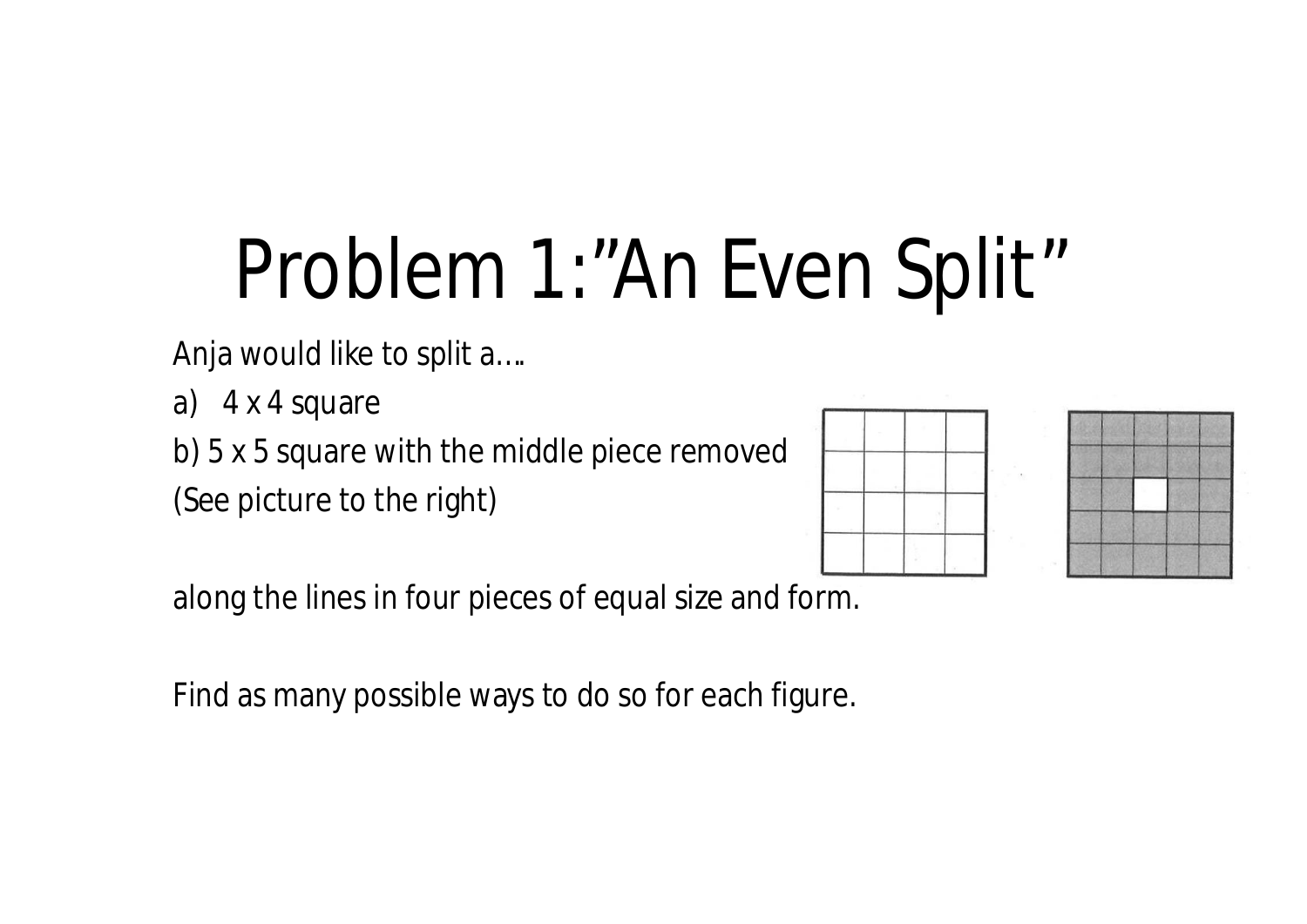#### Problem 2: "The Magic T"

Anja wishes to insert six consecutive numbers in the circles below so that the sum of the numbers along any line are equal.

Do this in as many ways as you can.

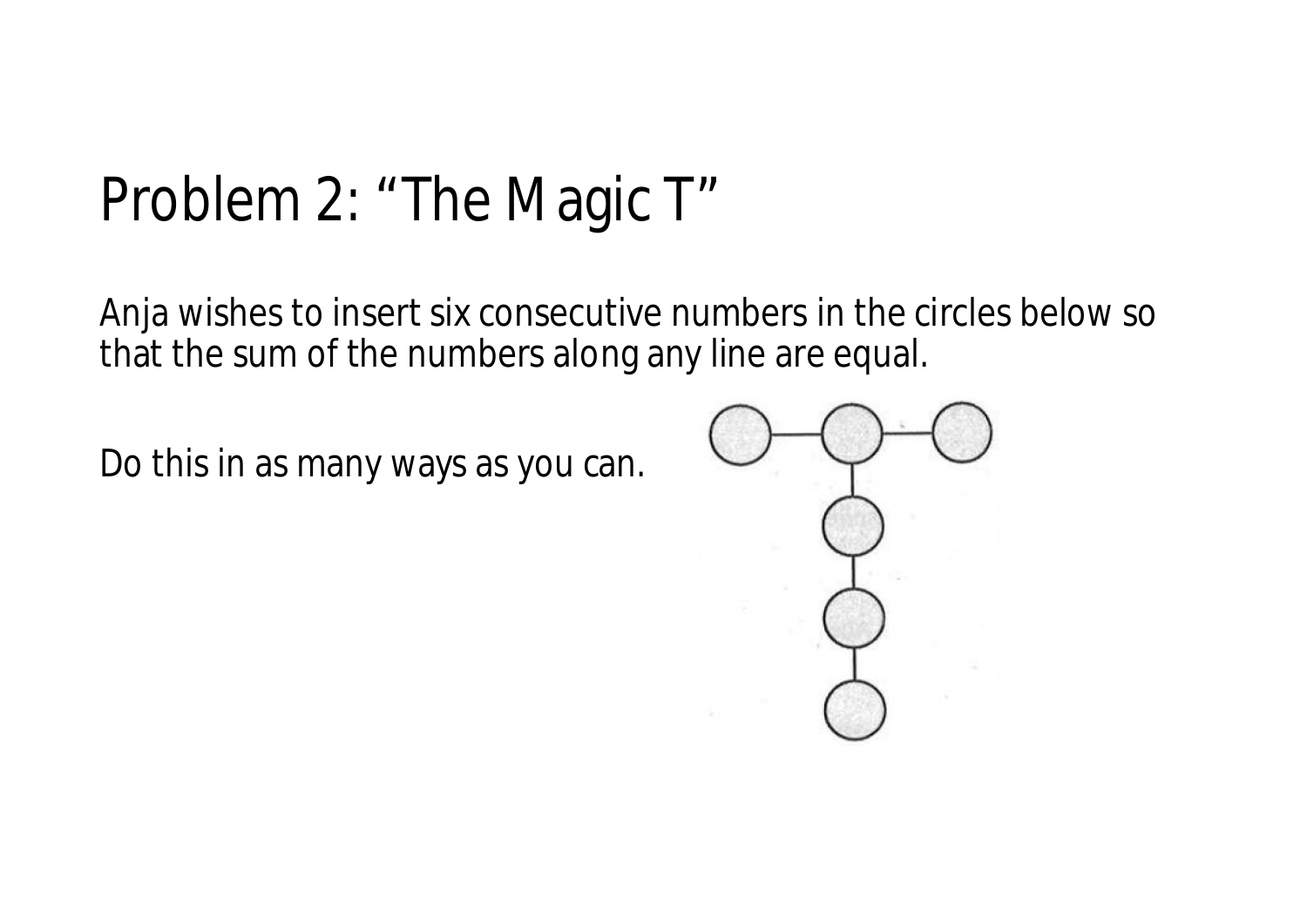#### Problem 3: " 3-ful Numbers"

Mia calls a non zero number "3-ful" when it contains only the digits "3" and "0". Ex: 33, 300, 330, 33303

Mia writes all 3-ful numbers less than 10000. How many are there?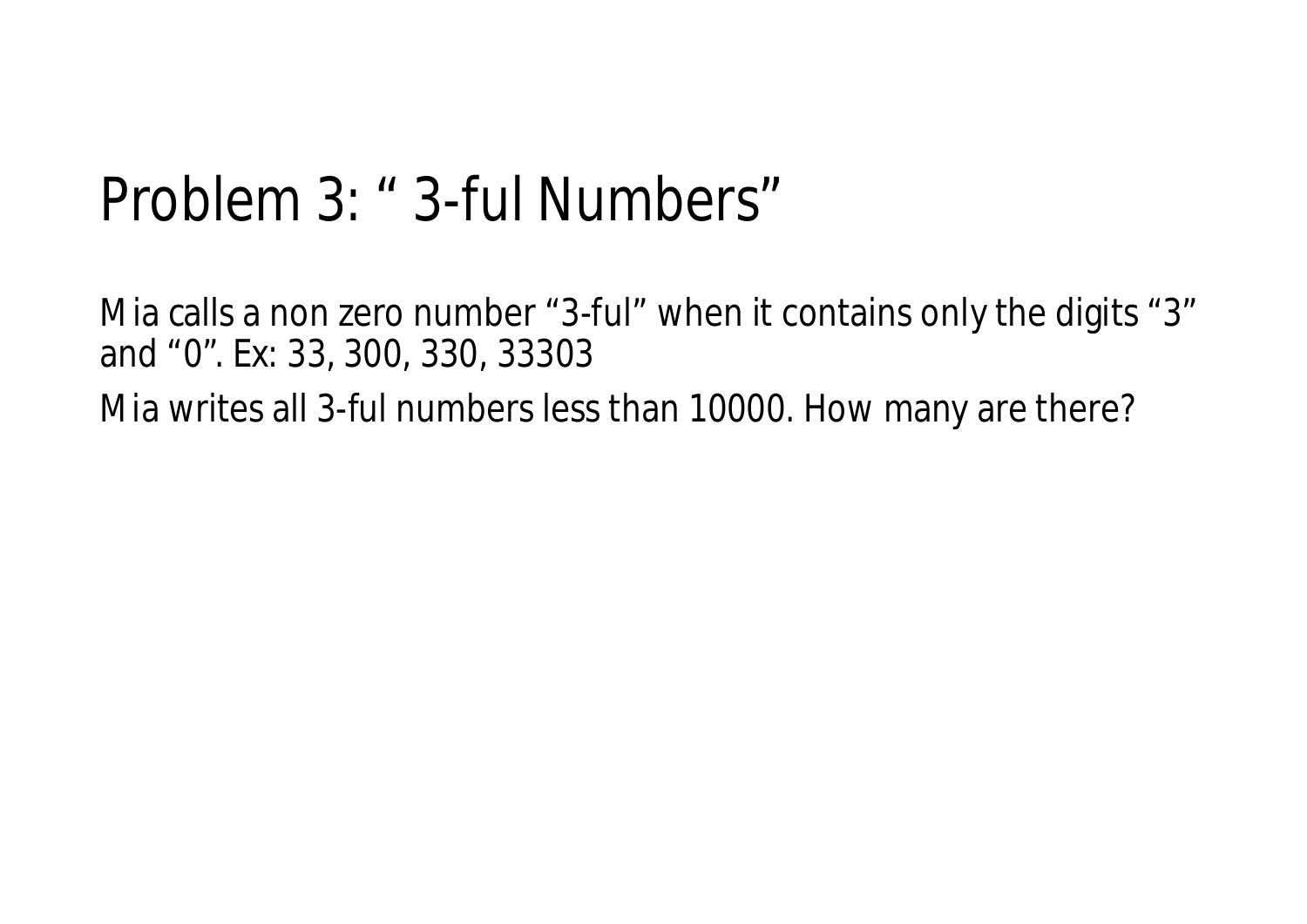#### Problem 4: "Similar Numbers"

Lutz calls two numbers "similar" when they contain the same number of each of their digits. Ex: 1020 and 2010 are similar as they contain two 0's, one 1, and one 2.

How many numbers are similar to 2019?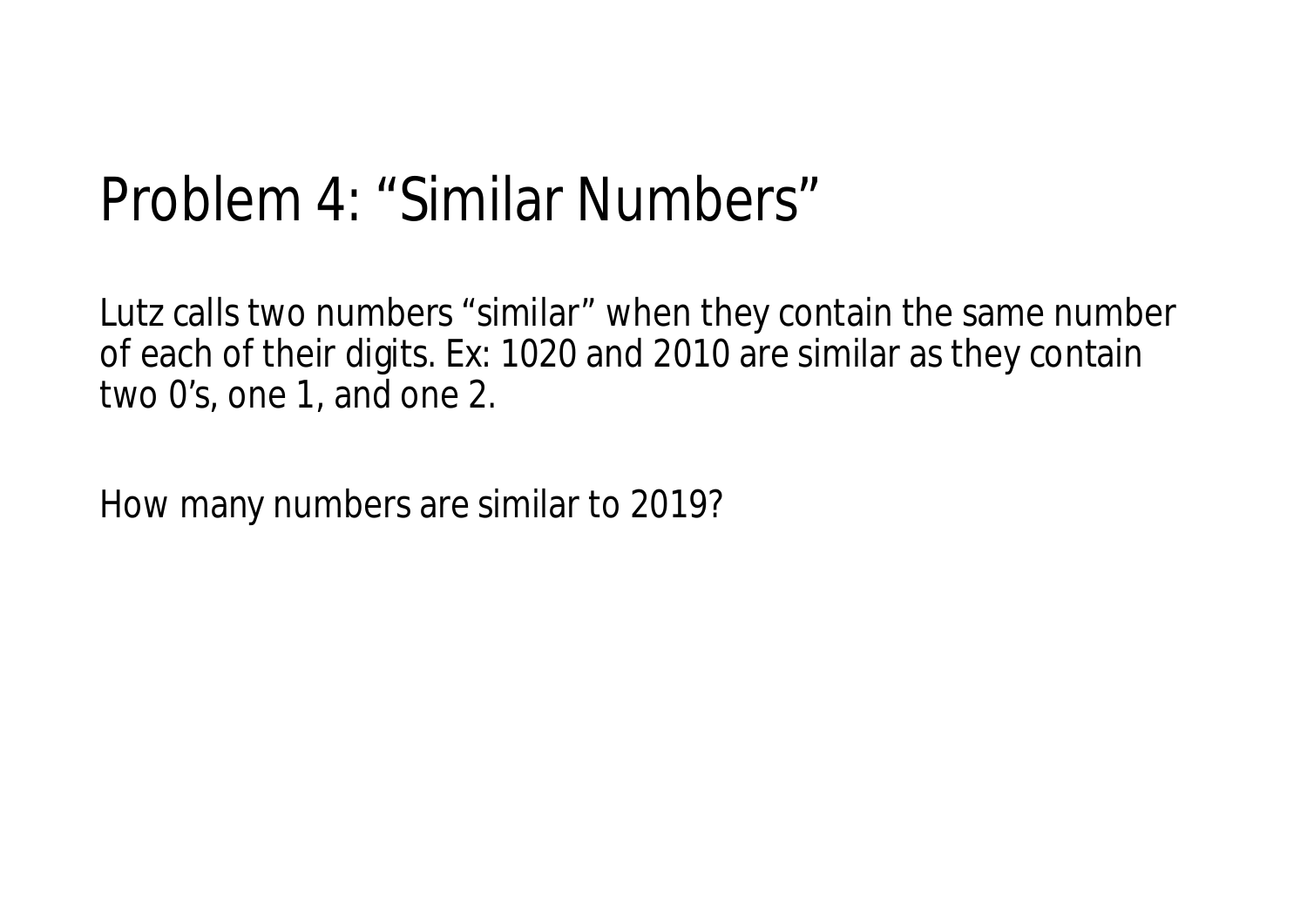### Problem 5: "Keeping Distance"

The numbers 1,1,2,2,3,3,4,4,5,5,6,6,7,7, are placed in the table below so that the distance between each pair of like numbers is as big as the number itself. Ex: The distance between two "4"s is 4.

Three of these numbers are placed in the table below:



Insert the remaining numbers in the table.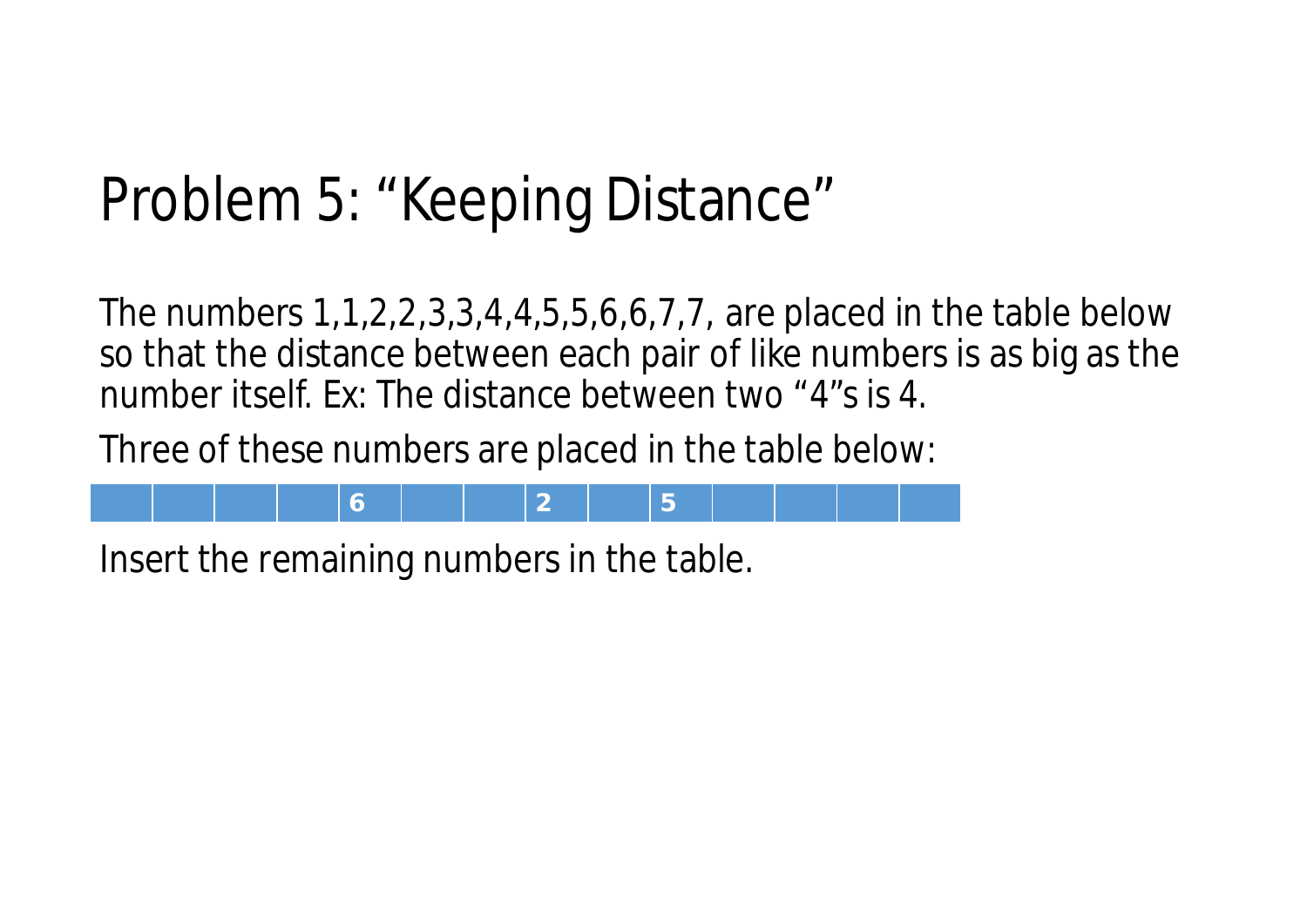#### Problem 6: "Puzzling"

Anna cut a photo into pieces, which she reassembled as a puzzle and numbered as shown in the diagram.

How many triangles do you recognize in the picture?

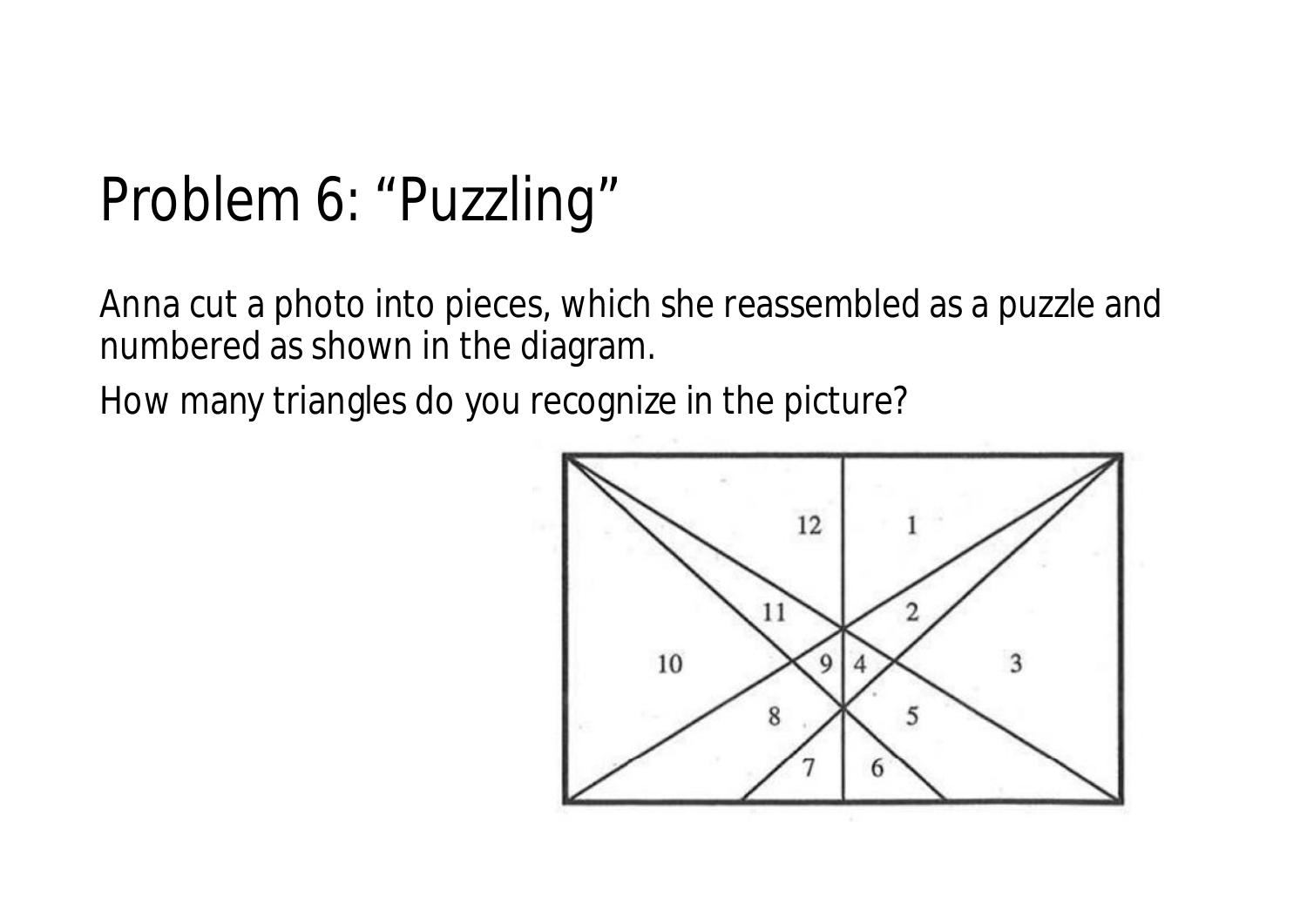#### Problem 7: " Equilateral Triangles"

The picture below contains only equilateral triangles. In particular,  $[GH]=2cm$  and  $[IK]=6cm$ Calculate [AL] and hence, find the number of times that the smallest

triangle fits in the largest.

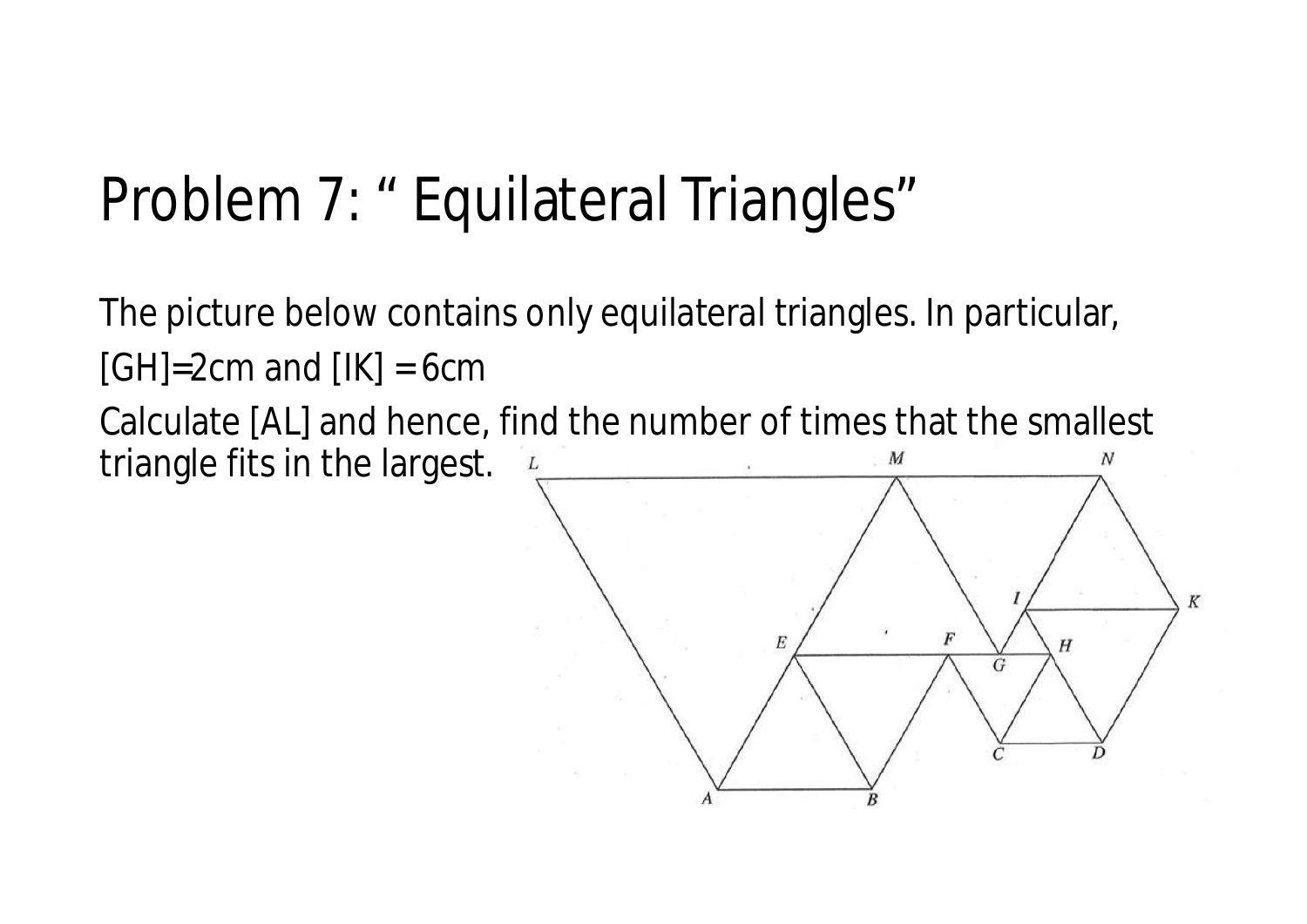#### Problem 8: "The Honest Knight?"

A group of knights eat together at a round table. Some of them always tell the truth, whilst others always lie. Each knight claims that his neighbor to the right lies and that his neighbor to the left is a liar. Alfons reports later that eleven knights were present. Bert says, however, that Alfons is lying and that there were actually twelve knights present.

Using this information, find the number of knights at the table.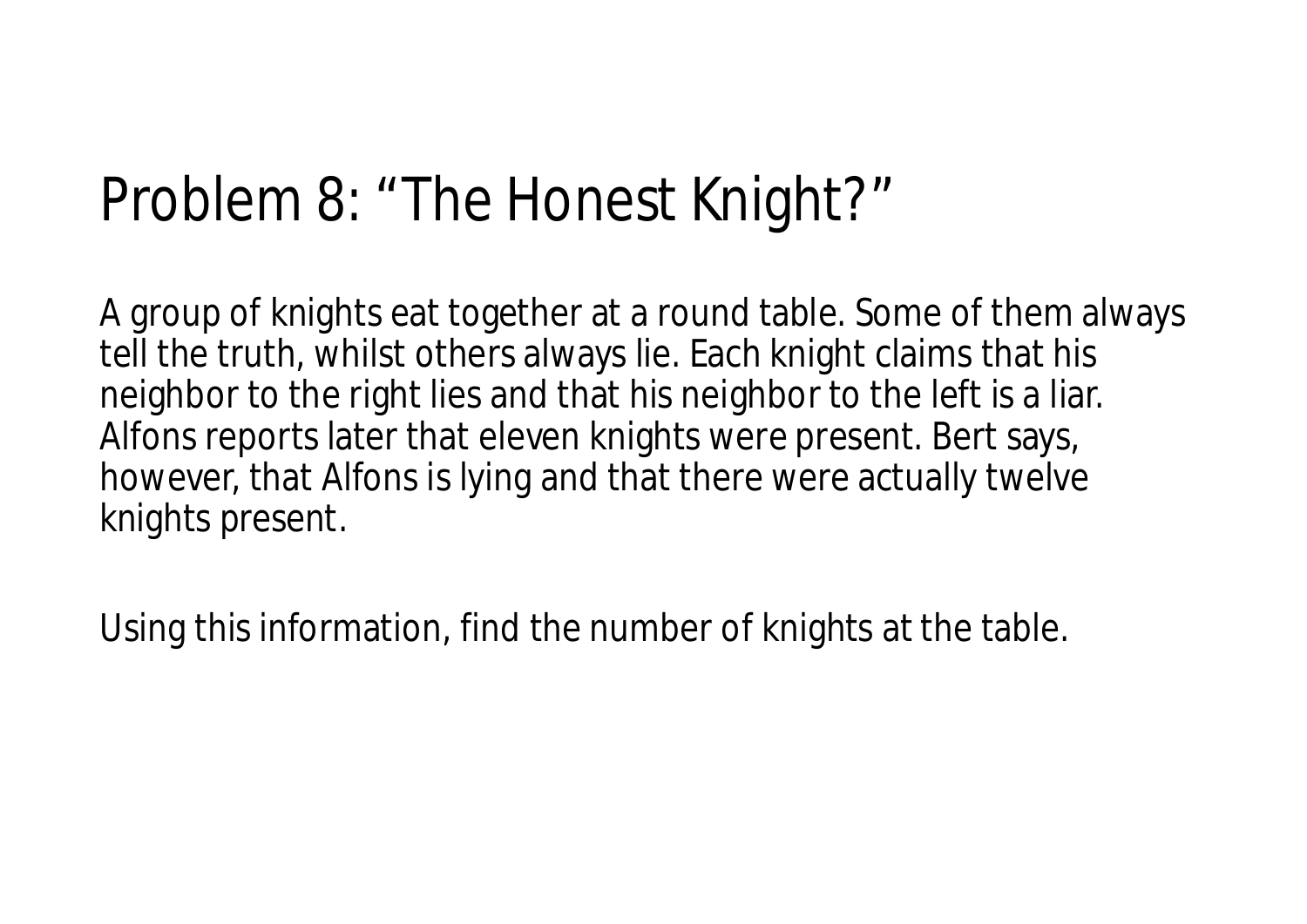#### Problem 9: "Mouse Hunt"

Alf, Tim, Jerry and Fopsy go on a mouse hunt.

Together, Tim and Fopsy catch as many mice as Alf and Jerry together. Alf catches more mice than Jerry.

Together, Alf and Fopsy catch less mice than Tim and Jerry together.

How many mice did each cat catch, if Tim caught three?